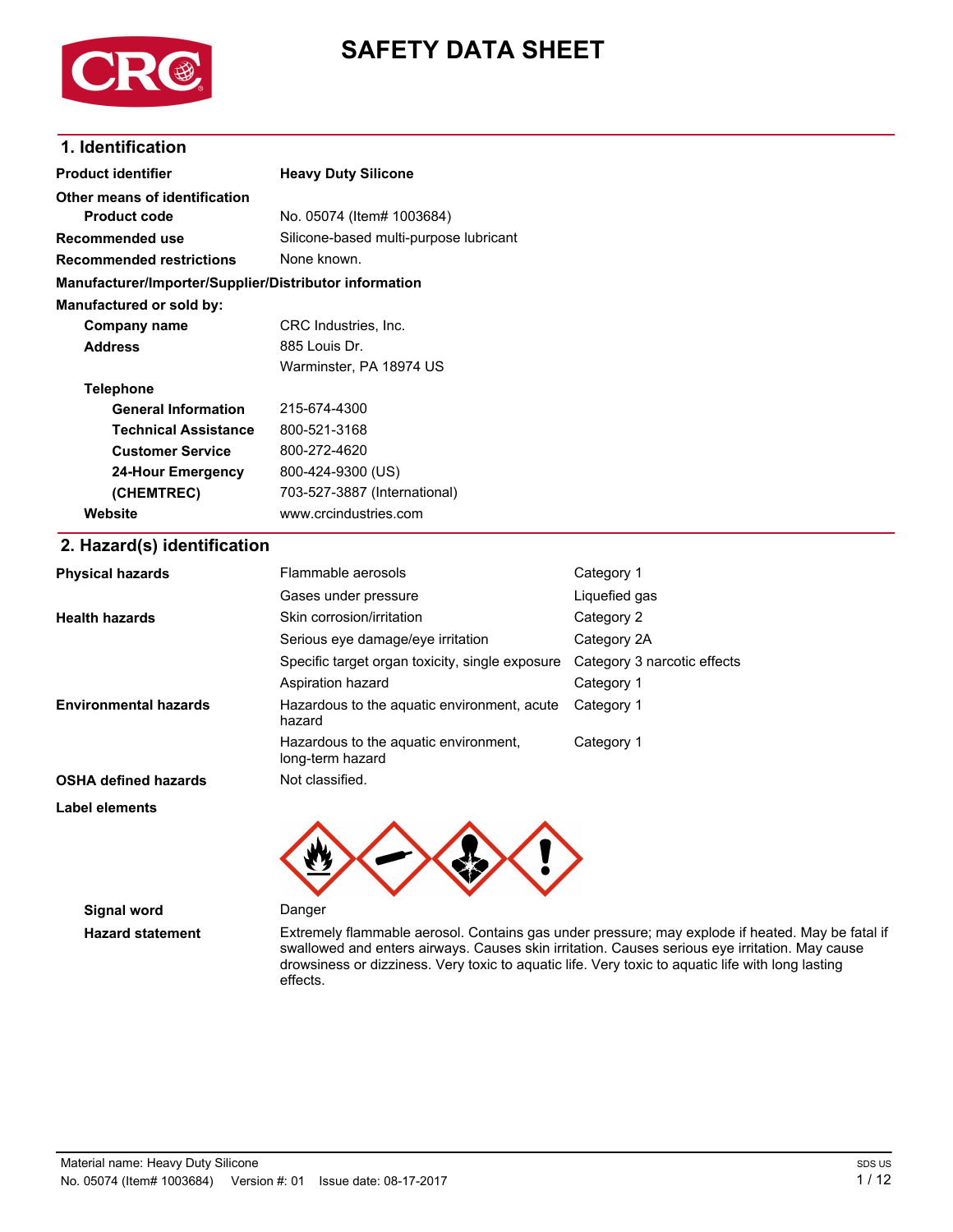| <b>Precautionary statement</b>               |                                                                                                                                                                                                                                                                                                                                                                                                                                                                                                                                                                                                                                                                                                                                                                                                                                          |
|----------------------------------------------|------------------------------------------------------------------------------------------------------------------------------------------------------------------------------------------------------------------------------------------------------------------------------------------------------------------------------------------------------------------------------------------------------------------------------------------------------------------------------------------------------------------------------------------------------------------------------------------------------------------------------------------------------------------------------------------------------------------------------------------------------------------------------------------------------------------------------------------|
| <b>Prevention</b>                            | Keep away from heat/sparks/open flames/hot surfaces. - No smoking. Do not spray on an open<br>flame or other ignition source. Pressurized container: Do not pierce or burn, even after use. Do<br>not apply while equipment is energized. Extinguish all flames, pilot lights and heaters. Vapors will<br>accumulate readily and may ignite. Use only with adequate ventilation; maintain ventilation during<br>use and until all vapors are gone. Open doors and windows or use other means to ensure a fresh<br>air supply during use and while product is drying. If you experience any symptoms listed on this<br>label, increase ventilation or leave the area. Avoid breathing mist or vapor. Wash thoroughly after<br>handling. Wear eve protection/face protection. Wear protective gloves. Avoid release to the<br>environment. |
| <b>Response</b>                              | If swallowed: Immediately call a poison center/doctor. Do NOT induce vomiting. If on skin: Wash<br>with plenty of water. If skin irritation occurs: Get medical advice/attention. Take off contaminated<br>clothing and wash before reuse. If in eyes: Rinse cautiously with water for several minutes.<br>Remove contact lenses, if present and easy to do. Continue rinsing. If eye irritation persists: Get<br>medical advice/attention. If inhaled: Remove person to fresh air and keep comfortable for<br>breathing. Call a poison center/doctor if you feel unwell. Collect spillage.                                                                                                                                                                                                                                              |
| <b>Storage</b>                               | Store in a well-ventilated place. Store locked up. Protect from sunlight. Do not expose to<br>temperatures exceeding 50°C/122°F. Exposure to high temperature may cause can to burst.                                                                                                                                                                                                                                                                                                                                                                                                                                                                                                                                                                                                                                                    |
| <b>Disposal</b>                              | Dispose of contents/container in accordance with local/regional/national regulations.                                                                                                                                                                                                                                                                                                                                                                                                                                                                                                                                                                                                                                                                                                                                                    |
| Hazard(s) not otherwise<br>classified (HNOC) | Static accumulating flammable liquid can become electrostatically charged even in bonded and<br>grounded equipment. Sparks may ignite liquid and vapor. May cause flash fire or explosion.                                                                                                                                                                                                                                                                                                                                                                                                                                                                                                                                                                                                                                               |

## **3. Composition/information on ingredients**

**Mixtures**

| <b>Chemical name</b>                         | Common name and synonyms | <b>CAS number</b> | %         |
|----------------------------------------------|--------------------------|-------------------|-----------|
| acetone                                      |                          | 67-64-1           | $30 - 40$ |
| liquefied petroleum gas                      |                          | 68476-86-8        | $20 - 30$ |
| n-heptane                                    |                          | 142-82-5          | $10 - 20$ |
| 3-methylhexane                               |                          | 589-34-4          | $3 - 5$   |
| methylcyclohexane                            |                          | 108-87-2          | $3 - 5$   |
| polydimethylsiloxane                         |                          | 63148-62-9        | $3 - 5$   |
| 2-methylhexane                               |                          | 591-76-4          | $1 - 3$   |
| heptane, branched, cyclic and<br>linear      |                          | 426260-76-6       | $1 - 3$   |
| naphtha (petroleum), hydrotreated<br>light   |                          | 64742-49-0        | $1 - 3$   |
| solvent naphtha (petroleum), light<br>aliph. |                          | 64742-89-8        | $1 - 3$   |
| 3,3-dimethylpentane                          |                          | 562-49-2          | < 1       |
| 3-ethylpentane                               |                          | 617-78-7          | < 1       |

Specific chemical identity and/or percentage of composition has been withheld as a trade secret.

### **4. First-aid measures**

| Inhalation                                                                   | Remove victim to fresh air and keep at rest in a position comfortable for breathing. Call a POISON<br>CENTER or doctor/physician if you feel unwell.                                                                                                                           |
|------------------------------------------------------------------------------|--------------------------------------------------------------------------------------------------------------------------------------------------------------------------------------------------------------------------------------------------------------------------------|
| <b>Skin contact</b>                                                          | Remove contaminated clothing. Rinse skin with water/shower. If skin irritation occurs: Get medical<br>advice/attention. Wash contaminated clothing before reuse.                                                                                                               |
| Eye contact                                                                  | Immediately flush eyes with plenty of water for at least 15 minutes. Remove contact lenses, if<br>present and easy to do. Continue rinsing. Get medical attention if irritation develops and persists.                                                                         |
| Ingestion                                                                    | Not likely, due to the form of the product. Call a physician or poison control center immediately.<br>Rinse mouth. Do not induce vomiting. If vomiting occurs, keep head low so that stomach content<br>doesn't get into the lungs.                                            |
| <b>Most important</b><br>symptoms/effects, acute and<br>delayed              | Aspiration may cause pulmonary edema and pneumonitis. May cause drowsiness and dizziness.<br>Headache. Nausea, vomiting. Severe eye irritation. Symptoms may include stinging, tearing,<br>redness, swelling, and blurred vision. Skin irritation. May cause redness and pain. |
| Indication of immediate<br>medical attention and special<br>treatment needed | Provide general supportive measures and treat symptomatically. Keep victim under observation.<br>Symptoms may be delayed.                                                                                                                                                      |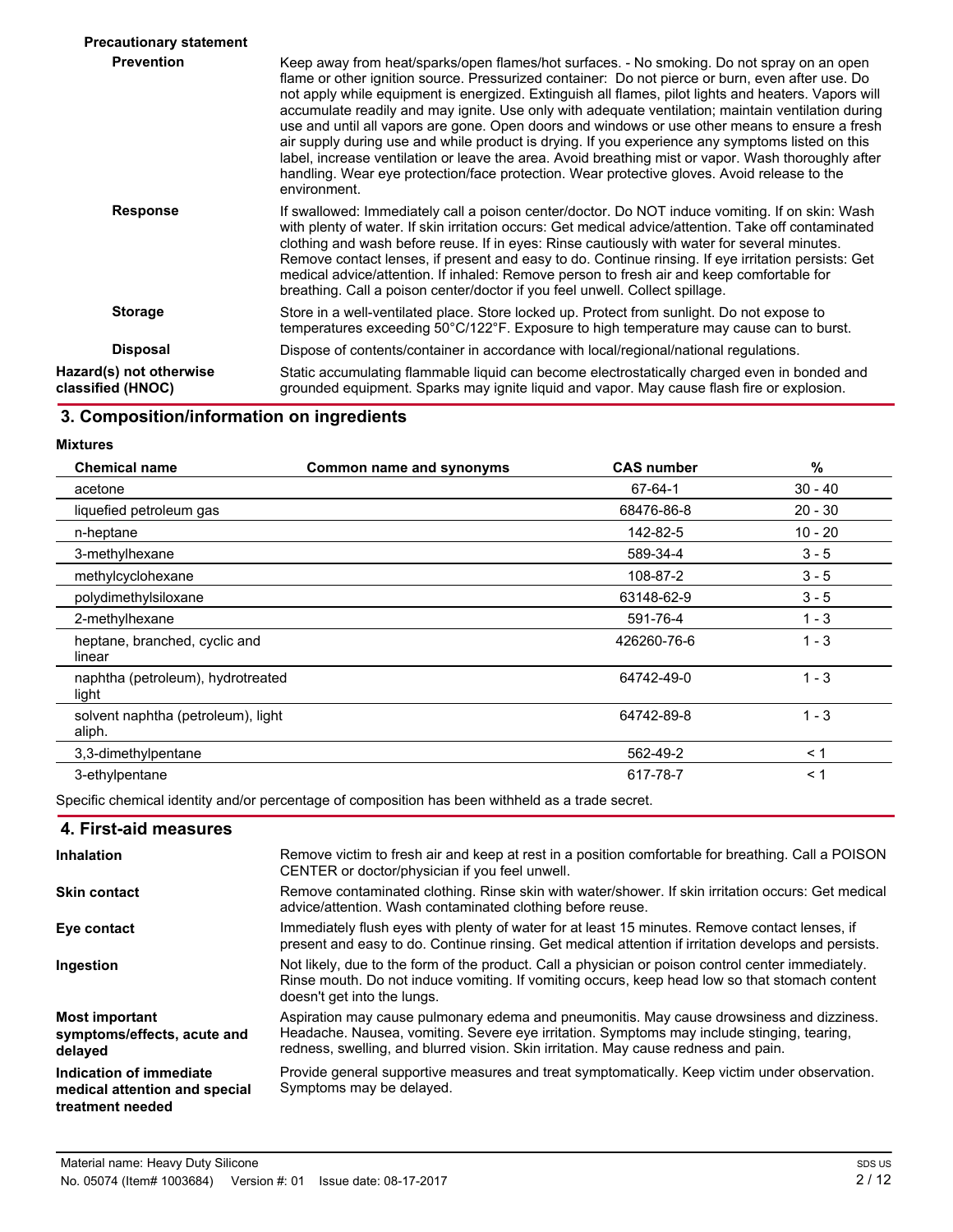Ensure that medical personnel are aware of the material(s) involved, and take precautions to protect themselves. **General information**

#### **5. Fire-fighting measures** Water fog. Alcohol resistant foam. Carbon dioxide (CO2). Dry chemical powder, carbon dioxide, sand or earth may be used for small fires only. **Suitable extinguishing media Unsuitable extinguishing** Do not use water jet as an extinguisher, as this will spread the fire. **media** Contents under pressure. Pressurized container may rupture when exposed to heat or flame. This product is a poor conductor of electricity and can become electrostatically charged. If sufficient charge is accumulated, ignition of flammable mixtures can occur. Static electricity accumulation may be significantly increased by the presence of small quantities of water or other contaminants. Material will float and may ignite on surface of water. During fire, gases hazardous to health may be formed. **Specific hazards arising from the chemical** Firefighters must use standard protective equipment including flame retardant coat, helmet with face shield, gloves, rubber boots, and in enclosed spaces, SCBA. **Special protective equipment and precautions for firefighters Fire-fighting equipment/instructions** In case of fire: Stop leak if safe to do so. Move containers from fire area if you can do so without risk. Containers should be cooled with water to prevent vapor pressure build up. Extremely flammable aerosol. Contents under pressure. Pressurized container may rupture when exposed to heat or flame. **General fire hazards**

### **6. Accidental release measures**

| <b>Personal precautions,</b><br>protective equipment and<br>emergency procedures | Keep unnecessary personnel away. Keep people away from and upwind of spill/leak. Remove all<br>possible sources of ignition in the surrounding area. Keep out of low areas. Many gases are<br>heavier than air and will spread along ground and collect in low or confined areas (sewers,<br>basements, tanks). Wear appropriate protective equipment and clothing during clean-up. Avoid<br>breathing mist or vapor. Emergency personnel need self-contained breathing equipment. Do not<br>touch damaged containers or spilled material unless wearing appropriate protective clothing.<br>Ventilate closed spaces before entering them. Use appropriate containment to avoid<br>environmental contamination. Local authorities should be advised if significant spillages cannot be<br>contained. For personal protection, see section 8 of the SDS. |
|----------------------------------------------------------------------------------|---------------------------------------------------------------------------------------------------------------------------------------------------------------------------------------------------------------------------------------------------------------------------------------------------------------------------------------------------------------------------------------------------------------------------------------------------------------------------------------------------------------------------------------------------------------------------------------------------------------------------------------------------------------------------------------------------------------------------------------------------------------------------------------------------------------------------------------------------------|
| <b>Methods and materials for</b><br>containment and cleaning up                  | Eliminate all ignition sources (no smoking, flares, sparks, or flames in immediate area). Keep<br>combustibles (wood, paper, oil, etc.) away from spilled material. This product is miscible in water.<br>Prevent product from entering drains. Stop the flow of material, if this is without risk. Wipe up with<br>absorbent material (e.g. cloth, fleece). Clean surface thoroughly to remove residual contamination.<br>For waste disposal, see section 13 of the SDS.                                                                                                                                                                                                                                                                                                                                                                               |
| <b>Environmental precautions</b>                                                 | Avoid release to the environment. Inform appropriate managerial or supervisory personnel of all<br>environmental releases. Prevent further leakage or spillage if safe to do so. Avoid discharge into<br>drains, water courses or onto the ground. Use appropriate containment to avoid environmental<br>contamination.                                                                                                                                                                                                                                                                                                                                                                                                                                                                                                                                 |
| 7. Handling and storage                                                          |                                                                                                                                                                                                                                                                                                                                                                                                                                                                                                                                                                                                                                                                                                                                                                                                                                                         |

#### Minimize fire risks from flammable and combustible materials (including combustible dust and static accumulating liquids) or dangerous reactions with incompatible materials. Pressurized container: Do not pierce or burn, even after use. Do not use if spray button is missing or defective. Do not spray on a naked flame or any other incandescent material. Do not smoke while using or until sprayed surface is thoroughly dry. Do not cut, weld, solder, drill, grind, or expose containers to heat, flame, sparks, or other sources of ignition. Use caution around energized equipment. The metal container will conduct electricity if it contacts a live source. This may result in injury to the user from electrical shock and/or flash fire. Avoid breathing mist or vapor. Avoid contact with eyes, skin, and clothing. Avoid prolonged exposure. Use only in well-ventilated areas. Wear appropriate personal protective equipment. Wash hands thoroughly after handling. Avoid release to the environment. Observe good industrial hygiene practices. For product usage instructions, see the product label. **Precautions for safe handling** Level 3 Aerosol. Pressurized container. Protect from sunlight and do not expose to temperatures exceeding 50°C/122 °F. Do not puncture, incinerate or crush. Do not handle or store near an open flame, heat or other sources of ignition. This material can accumulate static charge which may cause spark and become an ignition source. Avoid spark promoters. These alone may be insufficient to remove static electricity. Store in a well-ventilated place. Store away from incompatible materials (see Section 10 of the SDS). **Conditions for safe storage, including any incompatibilities**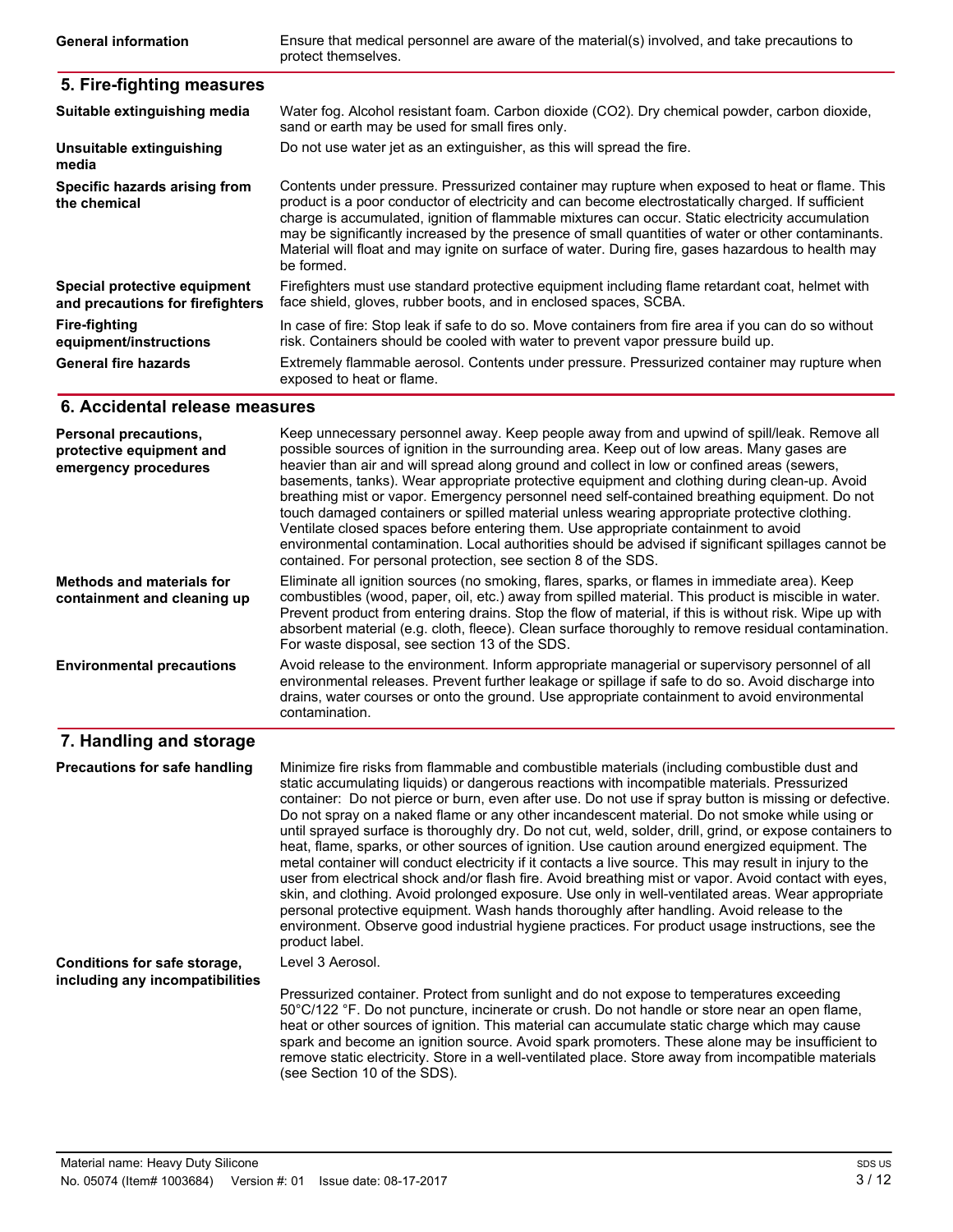## **8. Exposure controls/personal protection**

### **Occupational exposure limits**

### **US. OSHA Table Z-1 Limits for Air Contaminants (29 CFR 1910.1000)**

| <b>Components</b>                                                | <b>Type</b> | <b>Value</b> |  |
|------------------------------------------------------------------|-------------|--------------|--|
| acetone (CAS 67-64-1)                                            | PEL         | 2400 mg/m3   |  |
|                                                                  |             | 1000 ppm     |  |
| methylcyclohexane (CAS<br>$108 - 87 - 2$                         | PEL         | 2000 mg/m3   |  |
|                                                                  |             | 500 ppm      |  |
| naphtha (petroleum),<br>hydrotreated light (CAS<br>64742-49-0)   | PEL         | 400 mg/m3    |  |
|                                                                  |             | $100$ ppm    |  |
| n-heptane (CAS 142-82-5)                                         | <b>PEL</b>  | 2000 mg/m3   |  |
|                                                                  |             | 500 ppm      |  |
| solvent naphtha<br>(petroleum), light aliph.<br>(CAS 64742-89-8) | <b>PEL</b>  | 400 mg/m3    |  |
|                                                                  |             |              |  |

100 ppm

### **US. ACGIH Threshold Limit Values**

| <b>Components</b>                                              | <b>Type</b> | Value      |  |
|----------------------------------------------------------------|-------------|------------|--|
| 2-methylhexane (CAS<br>591-76-4)                               | <b>STEL</b> | 500 ppm    |  |
|                                                                | <b>TWA</b>  | 400 ppm    |  |
| 3,3-dimethylpentane (CAS<br>562-49-2)                          | <b>STEL</b> | 500 ppm    |  |
|                                                                | <b>TWA</b>  | 400 ppm    |  |
| 3-ethylpentane (CAS<br>$617 - 78 - 7)$                         | <b>STEL</b> | 500 ppm    |  |
|                                                                | <b>TWA</b>  | 400 ppm    |  |
| 3-methylhexane (CAS<br>589-34-4)                               | <b>STEL</b> | 500 ppm    |  |
|                                                                | <b>TWA</b>  | 400 ppm    |  |
| acetone (CAS 67-64-1)                                          | <b>STEL</b> | 500 ppm    |  |
|                                                                | <b>TWA</b>  | 250 ppm    |  |
| methylcyclohexane (CAS<br>$108-87-2)$                          | <b>STEL</b> | 500 ppm    |  |
|                                                                | <b>TWA</b>  | 400 ppm    |  |
| n-heptane (CAS 142-82-5)                                       | <b>STEL</b> | 500 ppm    |  |
|                                                                | <b>TWA</b>  | 400 ppm    |  |
| US. NIOSH: Pocket Guide to Chemical Hazards                    |             |            |  |
| <b>Components</b>                                              | <b>Type</b> | Value      |  |
| acetone (CAS 67-64-1)                                          | <b>TWA</b>  | 590 mg/m3  |  |
|                                                                |             | 250 ppm    |  |
| methylcyclohexane (CAS<br>$108-87-2)$                          | <b>TWA</b>  | 1600 mg/m3 |  |
|                                                                |             | 400 ppm    |  |
| naphtha (petroleum),<br>hydrotreated light (CAS<br>64742-49-0) | <b>TWA</b>  | 400 mg/m3  |  |
|                                                                |             | $100$ ppm  |  |
| n-heptane (CAS 142-82-5)                                       | Ceiling     | 1800 mg/m3 |  |
|                                                                |             | 440 ppm    |  |
|                                                                | <b>TWA</b>  | 350 mg/m3  |  |
|                                                                |             | 85 ppm     |  |
| solvent naphtha                                                | <b>TWA</b>  | 400 mg/m3  |  |
| (petroleum), light aliph.<br>(CAS 64742-89-8)                  |             |            |  |
|                                                                |             | 100 ppm    |  |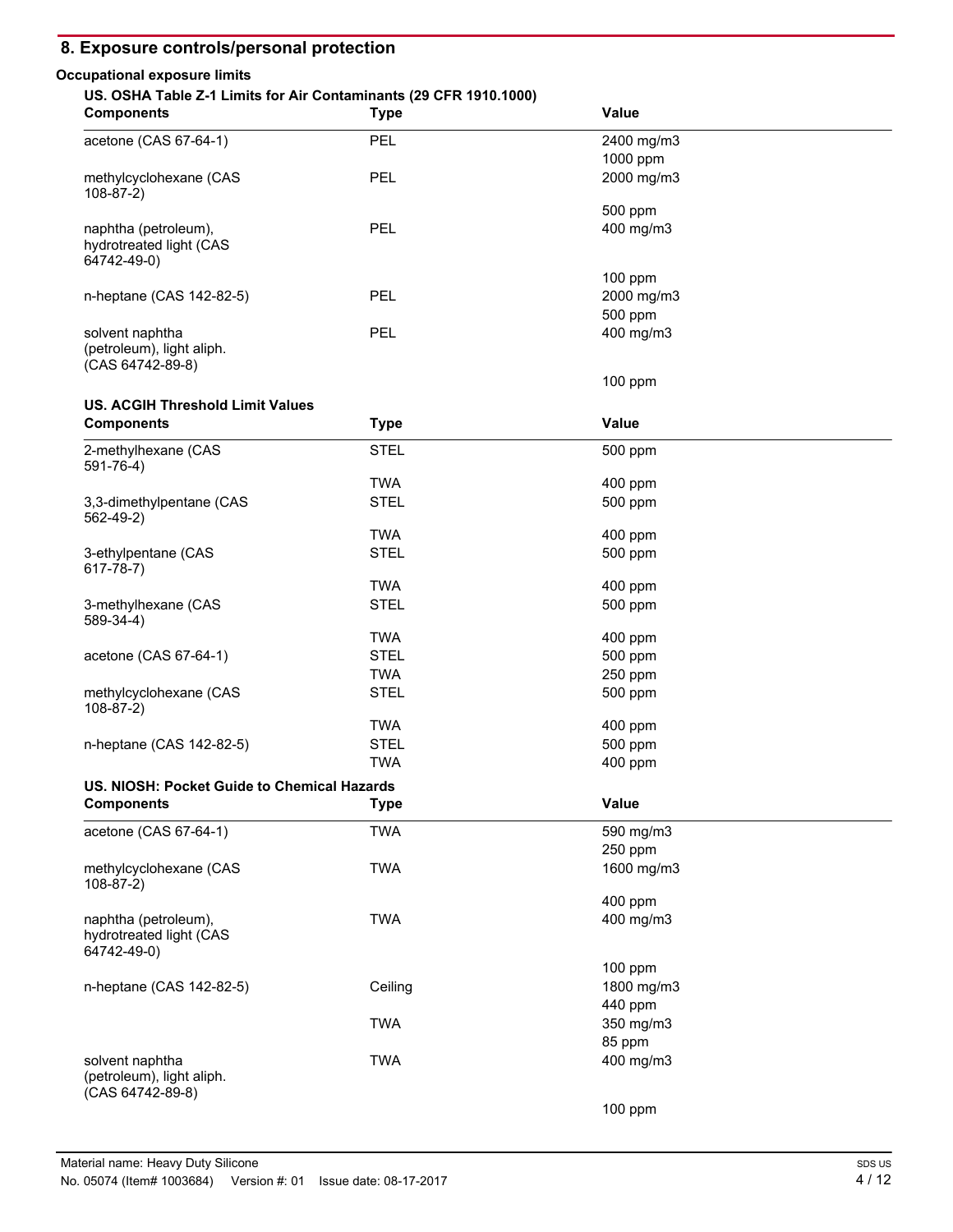### **Biological limit values**

| <b>ACGIH Biological Exposure Indices</b>                              |                                                                                                                                                                                                                                                                                                                                             |                                                               |          |                                                                                                                                                                                                                                                                                                                                                                                                                                                                                                    |
|-----------------------------------------------------------------------|---------------------------------------------------------------------------------------------------------------------------------------------------------------------------------------------------------------------------------------------------------------------------------------------------------------------------------------------|---------------------------------------------------------------|----------|----------------------------------------------------------------------------------------------------------------------------------------------------------------------------------------------------------------------------------------------------------------------------------------------------------------------------------------------------------------------------------------------------------------------------------------------------------------------------------------------------|
| <b>Components</b>                                                     | <b>Value</b>                                                                                                                                                                                                                                                                                                                                | <b>Determinant</b>                                            | Specimen | <b>Sampling Time</b>                                                                                                                                                                                                                                                                                                                                                                                                                                                                               |
| acetone (CAS 67-64-1)                                                 | $25 \text{ mg/l}$                                                                                                                                                                                                                                                                                                                           | Acetone                                                       | Urine    | $\star$                                                                                                                                                                                                                                                                                                                                                                                                                                                                                            |
| * - For sampling details, please see the source document.             |                                                                                                                                                                                                                                                                                                                                             |                                                               |          |                                                                                                                                                                                                                                                                                                                                                                                                                                                                                                    |
| Appropriate engineering<br>controls                                   |                                                                                                                                                                                                                                                                                                                                             |                                                               |          | Good general ventilation (typically 10 air changes per hour) should be used. Ventilation rates<br>should be matched to conditions. If applicable, use process enclosures, local exhaust ventilation,<br>or other engineering controls to maintain airborne levels below recommended exposure limits. If<br>exposure limits have not been established, maintain airborne levels to an acceptable level. Eye<br>wash facilities and emergency shower should be available when handling this product. |
| Individual protection measures, such as personal protective equipment |                                                                                                                                                                                                                                                                                                                                             |                                                               |          |                                                                                                                                                                                                                                                                                                                                                                                                                                                                                                    |
| Eye/face protection                                                   |                                                                                                                                                                                                                                                                                                                                             | Wear safety glasses with side shields (or goggles).           |          |                                                                                                                                                                                                                                                                                                                                                                                                                                                                                                    |
| <b>Skin protection</b>                                                |                                                                                                                                                                                                                                                                                                                                             |                                                               |          |                                                                                                                                                                                                                                                                                                                                                                                                                                                                                                    |
| <b>Hand protection</b>                                                |                                                                                                                                                                                                                                                                                                                                             |                                                               |          | Wear protective gloves such as: Nitrile. Polyvinyl alcohol (PVA). Viton/butyl.                                                                                                                                                                                                                                                                                                                                                                                                                     |
| <b>Other</b>                                                          |                                                                                                                                                                                                                                                                                                                                             | Wear appropriate chemical resistant clothing.                 |          |                                                                                                                                                                                                                                                                                                                                                                                                                                                                                                    |
| <b>Respiratory protection</b>                                         | If engineering controls are not feasible or if exposure exceeds the applicable exposure limits, use a<br>NIOSH-approved cartridge respirator with an organic vapor cartridge. Use a self-contained<br>breathing apparatus in confined spaces and for emergencies. Air monitoring is needed to<br>determine actual employee exposure levels. |                                                               |          |                                                                                                                                                                                                                                                                                                                                                                                                                                                                                                    |
| <b>Thermal hazards</b>                                                |                                                                                                                                                                                                                                                                                                                                             | Wear appropriate thermal protective clothing, when necessary. |          |                                                                                                                                                                                                                                                                                                                                                                                                                                                                                                    |
| <b>General hygiene</b><br>considerations                              |                                                                                                                                                                                                                                                                                                                                             | clothing and protective equipment to remove contaminants.     |          | When using do not smoke. Always observe good personal hygiene measures, such as washing<br>after handling the material and before eating, drinking, and/or smoking. Routinely wash work                                                                                                                                                                                                                                                                                                            |

## **9. Physical and chemical properties**

| Appearance                                        |                                                |
|---------------------------------------------------|------------------------------------------------|
| <b>Physical state</b>                             | Liquid.                                        |
| Form                                              | Aerosol                                        |
| Color                                             | Water-white.                                   |
| Odor                                              | Solvent.                                       |
| Odor threshold                                    | Not available.                                 |
| рH                                                | Not available.                                 |
| Melting point/freezing point                      | -195.9 °F (-126.6 °C) estimated                |
| Initial boiling point and boiling<br>range        | 132.9 $\degree$ F (56.1 $\degree$ C) estimated |
| <b>Flash point</b>                                | < 0 °F (< -17.8 °C) Tag Closed Cup             |
| <b>Evaporation rate</b>                           | Fast.                                          |
| Flammability (solid, gas)                         | Not available.                                 |
| Upper/lower flammability or explosive limits      |                                                |
| <b>Flammability limit - lower</b><br>(%)          | 1.1 % estimated                                |
| <b>Flammability limit - upper</b><br>(%)          | 12.8 % estimated                               |
|                                                   |                                                |
| Vapor pressure                                    | 1518.9 hPa estimated                           |
| <b>Vapor density</b>                              | $> 1$ (air = 1)                                |
| <b>Relative density</b>                           | 0.69 estimated                                 |
| <b>Solubility (water)</b>                         | Slightly soluble.                              |
| <b>Partition coefficient</b><br>(n-octanol/water) | Not available.                                 |
| <b>Auto-ignition temperature</b>                  | 539.6 °F (282 °C) estimated                    |
| <b>Decomposition temperature</b>                  | Not available.                                 |
| Viscosity (kinematic)                             | Not available.                                 |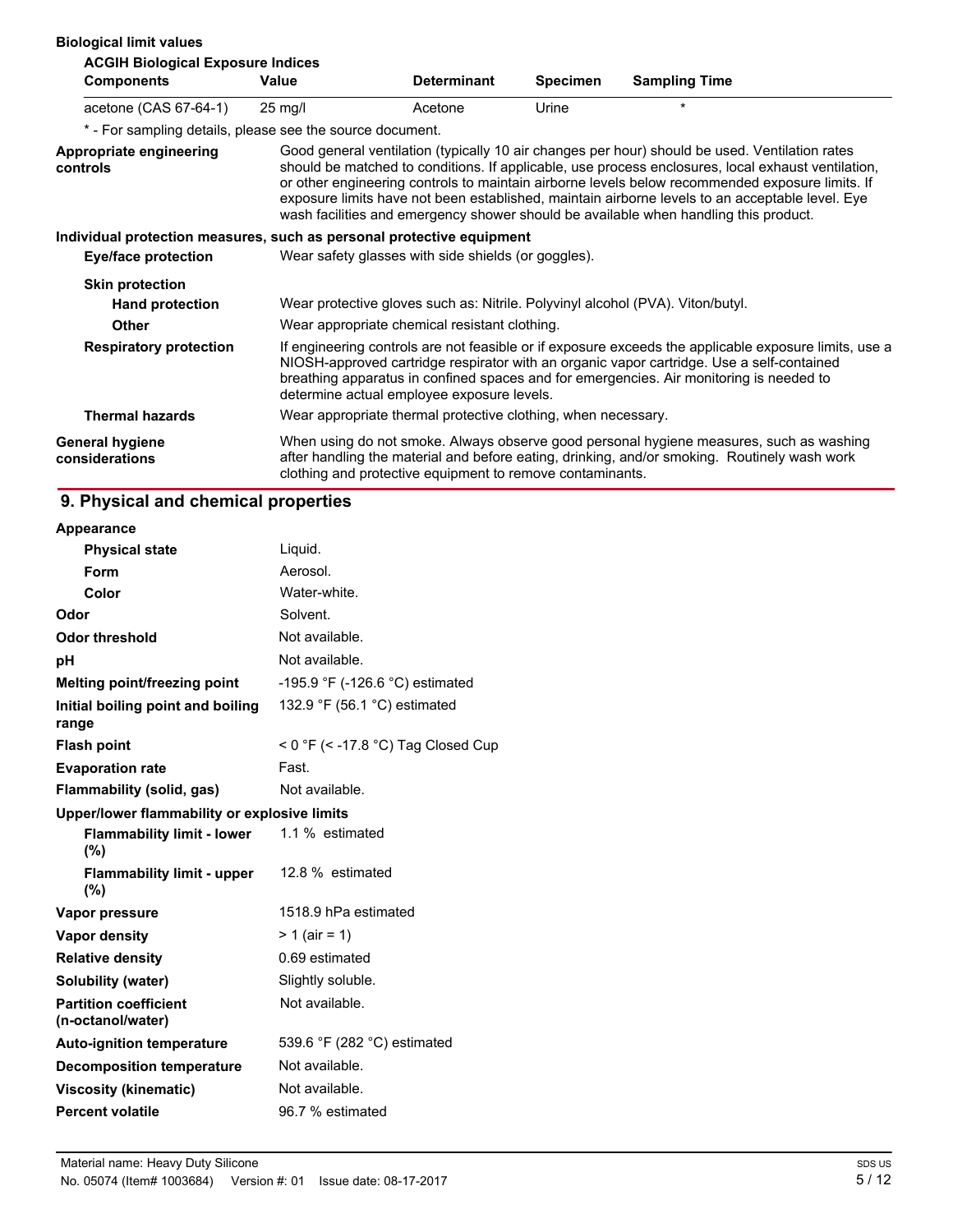## **10. Stability and reactivity**

| <b>Reactivity</b>                            | The product is stable and non-reactive under normal conditions of use, storage and transport. |
|----------------------------------------------|-----------------------------------------------------------------------------------------------|
| <b>Chemical stability</b>                    | Material is stable under normal conditions.                                                   |
| <b>Possibility of hazardous</b><br>reactions | No dangerous reaction known under conditions of normal use.                                   |
| <b>Conditions to avoid</b>                   | Heat, flames and sparks. Contact with incompatible materials.                                 |
| Incompatible materials                       | Acids. Strong oxidizing agents.                                                               |
| <b>Hazardous decomposition</b><br>products   | Carbon oxides.                                                                                |

## **11. Toxicological information**

### **Information on likely routes of exposure**

| <b>Inhalation</b>                                                                  | May cause drowsiness and dizziness. Headache. Nausea, vomiting. Prolonged inhalation may be<br>harmful.                                                                                                                                                                        |
|------------------------------------------------------------------------------------|--------------------------------------------------------------------------------------------------------------------------------------------------------------------------------------------------------------------------------------------------------------------------------|
| <b>Skin contact</b>                                                                | Causes skin irritation.                                                                                                                                                                                                                                                        |
| Eye contact                                                                        | Causes serious eye irritation.                                                                                                                                                                                                                                                 |
| Ingestion                                                                          | Droplets of the product aspirated into the lungs through ingestion or vomiting may cause a serious<br>chemical pneumonia.                                                                                                                                                      |
| Symptoms related to the<br>physical, chemical and<br>toxicological characteristics | Aspiration may cause pulmonary edema and pneumonitis. May cause drowsiness and dizziness.<br>Headache. Nausea, vomiting. Severe eye irritation. Symptoms may include stinging, tearing,<br>redness, swelling, and blurred vision. Skin irritation. May cause redness and pain. |

### **Information on toxicological effects**

| May be fatal if swallowed and enters airways.<br><b>Acute toxicity</b> |                                                          |                      |
|------------------------------------------------------------------------|----------------------------------------------------------|----------------------|
| <b>Components</b>                                                      | <b>Species</b>                                           | <b>Test Results</b>  |
| 3-methylhexane (CAS 589-34-4)                                          |                                                          |                      |
| <b>Acute</b>                                                           |                                                          |                      |
| <b>Dermal</b>                                                          |                                                          |                      |
| LD50                                                                   | Rabbit                                                   | > 2000 mg/kg         |
| Oral                                                                   |                                                          |                      |
| LD50                                                                   | Rat                                                      | > 2000 mg/kg         |
| acetone (CAS 67-64-1)                                                  |                                                          |                      |
| <b>Acute</b>                                                           |                                                          |                      |
| <b>Dermal</b>                                                          |                                                          |                      |
| LD50                                                                   | Rabbit                                                   | 20000 mg/kg          |
| Oral                                                                   |                                                          |                      |
| LD50                                                                   | Rat                                                      | 5800 mg/kg           |
|                                                                        | heptane, branched, cyclic and linear (CAS 426260-76-6)   |                      |
| <b>Acute</b>                                                           |                                                          |                      |
| <b>Dermal</b>                                                          |                                                          |                      |
| LD50                                                                   | Rabbit                                                   | > 2000 mg/kg         |
| Inhalation                                                             |                                                          |                      |
| <b>LC50</b>                                                            | Rat                                                      | $> 60$ mg/l, 4 hours |
| Oral                                                                   |                                                          |                      |
| LD50                                                                   | Rat                                                      | > 5000 mg/kg         |
| methylcyclohexane (CAS 108-87-2)                                       |                                                          |                      |
| <b>Acute</b>                                                           |                                                          |                      |
| <b>Dermal</b>                                                          |                                                          |                      |
| LD50                                                                   | Rabbit                                                   | > 2000 mg/kg         |
|                                                                        | naphtha (petroleum), hydrotreated light (CAS 64742-49-0) |                      |
| <b>Acute</b>                                                           |                                                          |                      |
| <b>Dermal</b>                                                          |                                                          |                      |
| LD50                                                                   | Rabbit                                                   | > 2000 mg/kg         |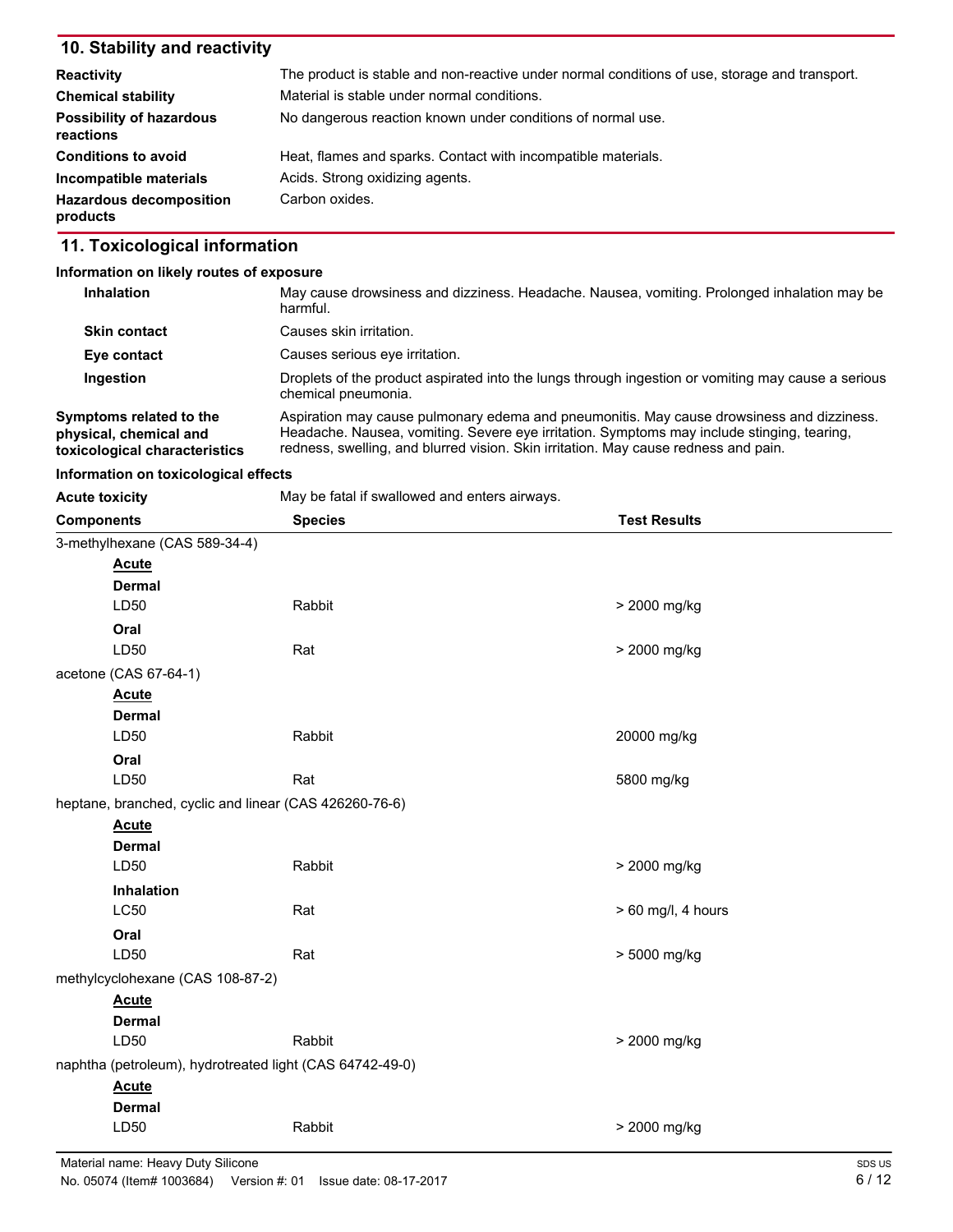| <b>Components</b>                                                             | <b>Species</b>                                                                                                                                        |                                                                              | <b>Test Results</b>                                                                                  |  |
|-------------------------------------------------------------------------------|-------------------------------------------------------------------------------------------------------------------------------------------------------|------------------------------------------------------------------------------|------------------------------------------------------------------------------------------------------|--|
| n-heptane (CAS 142-82-5)                                                      |                                                                                                                                                       |                                                                              |                                                                                                      |  |
| <b>Acute</b>                                                                  |                                                                                                                                                       |                                                                              |                                                                                                      |  |
| Dermal                                                                        |                                                                                                                                                       |                                                                              |                                                                                                      |  |
| LD50                                                                          | Rabbit                                                                                                                                                |                                                                              | 3000 mg/kg                                                                                           |  |
| polydimethylsiloxane (CAS 63148-62-9)                                         |                                                                                                                                                       |                                                                              |                                                                                                      |  |
| <b>Acute</b>                                                                  |                                                                                                                                                       |                                                                              |                                                                                                      |  |
| <b>Dermal</b><br>LD <sub>50</sub>                                             | Rabbit                                                                                                                                                |                                                                              | > 2006 mg/kg                                                                                         |  |
|                                                                               |                                                                                                                                                       |                                                                              |                                                                                                      |  |
| Oral<br>LD50                                                                  | Rat                                                                                                                                                   |                                                                              | 4996 mg/kg                                                                                           |  |
|                                                                               |                                                                                                                                                       |                                                                              |                                                                                                      |  |
| solvent naphtha (petroleum), light aliph. (CAS 64742-89-8)<br><b>Acute</b>    |                                                                                                                                                       |                                                                              |                                                                                                      |  |
| <b>Dermal</b>                                                                 |                                                                                                                                                       |                                                                              |                                                                                                      |  |
| LD50                                                                          | Rabbit                                                                                                                                                |                                                                              | > 2000 mg/kg                                                                                         |  |
|                                                                               |                                                                                                                                                       |                                                                              |                                                                                                      |  |
|                                                                               |                                                                                                                                                       | * Estimates for product may be based on additional component data not shown. |                                                                                                      |  |
| <b>Skin corrosion/irritation</b>                                              | Causes skin irritation.                                                                                                                               |                                                                              |                                                                                                      |  |
| Serious eye damage/eye<br>irritation                                          |                                                                                                                                                       | Causes serious eye irritation.                                               |                                                                                                      |  |
| <b>Respiratory sensitization</b>                                              |                                                                                                                                                       |                                                                              |                                                                                                      |  |
| <b>Skin sensitization</b>                                                     |                                                                                                                                                       | Not a respiratory sensitizer.                                                |                                                                                                      |  |
| Germ cell mutagenicity                                                        | This product is not expected to cause skin sensitization.<br>No data available to indicate product or any components present at greater than 0.1% are |                                                                              |                                                                                                      |  |
|                                                                               | mutagenic or genotoxic.                                                                                                                               |                                                                              |                                                                                                      |  |
| Carcinogenicity                                                               | Not classifiable as to carcinogenicity to humans.                                                                                                     |                                                                              |                                                                                                      |  |
| IARC Monographs. Overall Evaluation of Carcinogenicity                        |                                                                                                                                                       |                                                                              |                                                                                                      |  |
| Not listed.<br>OSHA Specifically Regulated Substances (29 CFR 1910.1001-1050) |                                                                                                                                                       |                                                                              |                                                                                                      |  |
| Not regulated.                                                                |                                                                                                                                                       |                                                                              |                                                                                                      |  |
| US. National Toxicology Program (NTP) Report on Carcinogens                   |                                                                                                                                                       |                                                                              |                                                                                                      |  |
| Not listed.                                                                   |                                                                                                                                                       |                                                                              |                                                                                                      |  |
| <b>Reproductive toxicity</b>                                                  | This product is not expected to cause reproductive or developmental effects.                                                                          |                                                                              |                                                                                                      |  |
| Specific target organ toxicity -<br>single exposure                           | May cause drowsiness and dizziness.                                                                                                                   |                                                                              |                                                                                                      |  |
| Specific target organ toxicity -                                              | Not classified.                                                                                                                                       |                                                                              |                                                                                                      |  |
| repeated exposure                                                             |                                                                                                                                                       |                                                                              |                                                                                                      |  |
| <b>Aspiration hazard</b>                                                      |                                                                                                                                                       |                                                                              | May be fatal if swallowed and enters airways. If aspirated into lungs during swallowing or vomiting, |  |
| <b>Chronic effects</b>                                                        | may cause chemical pneumonia, pulmonary injury or death.<br>Prolonged inhalation may be harmful.                                                      |                                                                              |                                                                                                      |  |
| 12. Ecological information                                                    |                                                                                                                                                       |                                                                              |                                                                                                      |  |
|                                                                               |                                                                                                                                                       |                                                                              |                                                                                                      |  |
| <b>Ecotoxicity</b>                                                            |                                                                                                                                                       | Very toxic to aquatic life with long lasting effects.                        |                                                                                                      |  |
| <b>Components</b>                                                             |                                                                                                                                                       | <b>Species</b>                                                               | <b>Test Results</b>                                                                                  |  |
| acetone (CAS 67-64-1)<br><b>Aquatic</b>                                       |                                                                                                                                                       |                                                                              |                                                                                                      |  |
| Crustacea                                                                     | EC50                                                                                                                                                  | Water flea (Daphnia magna)                                                   | 10294 - 17704 mg/l, 48 hours                                                                         |  |
| Fish                                                                          | <b>LC50</b>                                                                                                                                           | Rainbow trout, donaldson trout                                               | 4740 - 6330 mg/l, 96 hours                                                                           |  |
|                                                                               |                                                                                                                                                       | (Oncorhynchus mykiss)                                                        |                                                                                                      |  |
| heptane, branched, cyclic and linear (CAS 426260-76-6)                        |                                                                                                                                                       |                                                                              |                                                                                                      |  |
| <b>Aquatic</b>                                                                |                                                                                                                                                       |                                                                              |                                                                                                      |  |

**Aquatic** *Acute*

Crustacea EC50 Water flea (Daphnia magna) 1.5 mg/l, 48 hours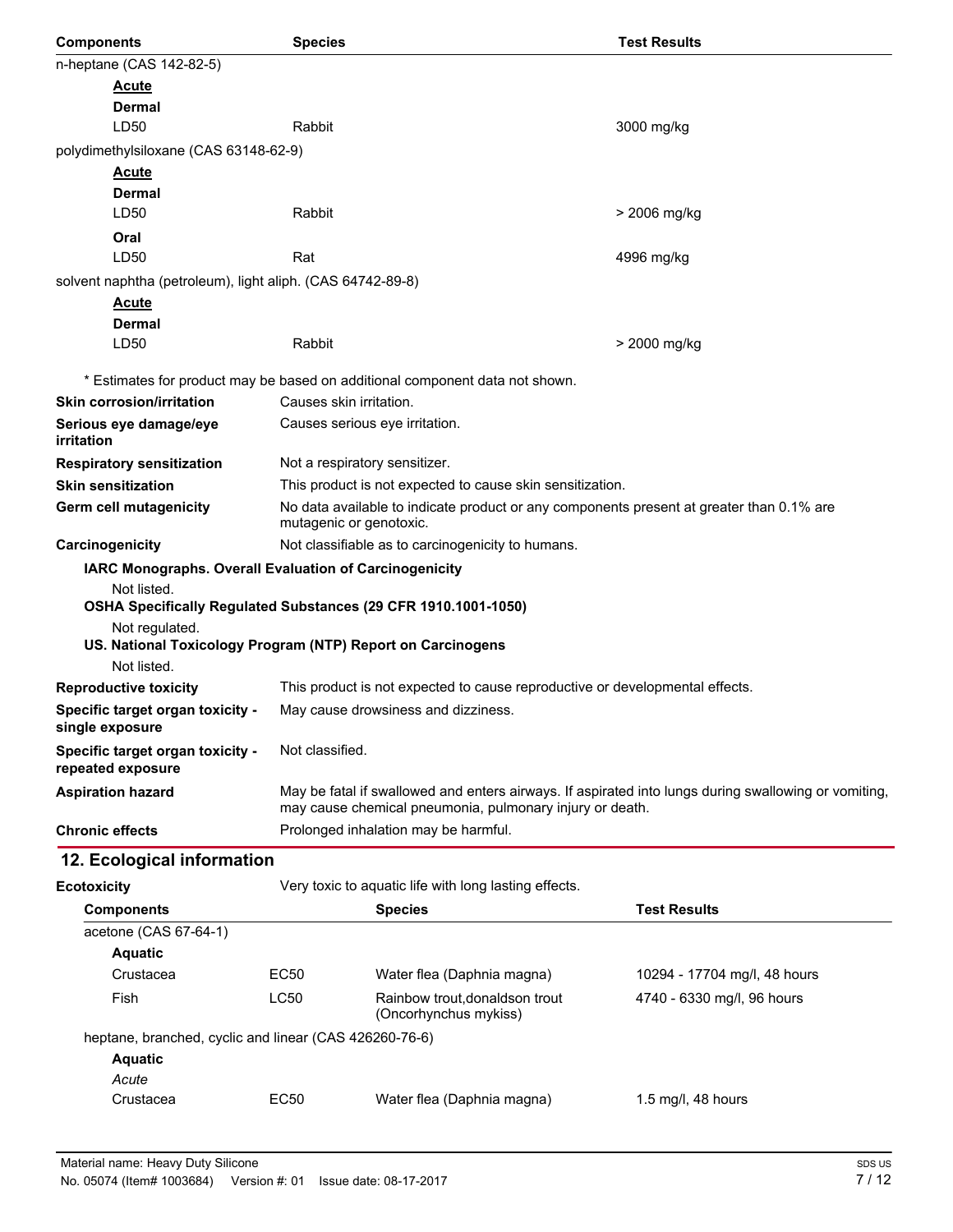| <b>Components</b>                                          |                    | <b>Species</b>                                                                                                                                                                                       | <b>Test Results</b>        |
|------------------------------------------------------------|--------------------|------------------------------------------------------------------------------------------------------------------------------------------------------------------------------------------------------|----------------------------|
| methylcyclohexane (CAS 108-87-2)                           |                    |                                                                                                                                                                                                      |                            |
| <b>Aquatic</b>                                             |                    |                                                                                                                                                                                                      |                            |
| Fish                                                       | <b>LC50</b>        | Striped bass (Morone saxatilis)                                                                                                                                                                      | 5.8 mg/l, 96 hours         |
| naphtha (petroleum), hydrotreated light (CAS 64742-49-0)   |                    |                                                                                                                                                                                                      |                            |
| <b>Aquatic</b>                                             |                    |                                                                                                                                                                                                      |                            |
| Acute                                                      |                    |                                                                                                                                                                                                      |                            |
| Crustacea                                                  | EC50               | Daphnia                                                                                                                                                                                              | 1 - 10 mg/l, 48 hours      |
| Fish                                                       | LC50               | Fish                                                                                                                                                                                                 | 1 - 10 mg/l, 96 hours      |
| n-heptane (CAS 142-82-5)                                   |                    |                                                                                                                                                                                                      |                            |
| <b>Aquatic</b>                                             |                    |                                                                                                                                                                                                      |                            |
| Acute                                                      |                    |                                                                                                                                                                                                      |                            |
| Crustacea                                                  | EC50               | Water flea (Daphnia magna)                                                                                                                                                                           | 1.5 mg/l, 48 hours         |
| Fish                                                       | LC50               | Fathead minnow (Pimephales promelas) 2.1 - 2.98 mg/l, 96 hours                                                                                                                                       |                            |
| polydimethylsiloxane (CAS 63148-62-9)                      |                    |                                                                                                                                                                                                      |                            |
| <b>Aquatic</b>                                             |                    |                                                                                                                                                                                                      |                            |
| Fish                                                       | <b>LC50</b>        | Channel catfish (Ictalurus punctatus)                                                                                                                                                                | 2.36 - 4.15 mg/l, 96 hours |
| solvent naphtha (petroleum), light aliph. (CAS 64742-89-8) |                    |                                                                                                                                                                                                      |                            |
| <b>Aquatic</b>                                             |                    |                                                                                                                                                                                                      |                            |
| Fish                                                       | LC50               | Rainbow trout, donaldson trout<br>(Oncorhynchus mykiss)                                                                                                                                              | 8.8 mg/l, 96 hours         |
|                                                            |                    |                                                                                                                                                                                                      | 8.8 mg/l, 96 hours         |
| Acute<br>Crustacea                                         | EC50               | Water flea (Daphnia magna)                                                                                                                                                                           | 1.5 mg/l, 48 hours         |
|                                                            |                    |                                                                                                                                                                                                      |                            |
|                                                            |                    | * Estimates for product may be based on additional component data not shown.                                                                                                                         |                            |
| <b>Persistence and degradability</b>                       |                    |                                                                                                                                                                                                      |                            |
| <b>Bioaccumulative potential</b>                           |                    |                                                                                                                                                                                                      |                            |
| Partition coefficient n-octanol / water (log Kow)          |                    |                                                                                                                                                                                                      |                            |
| acetone                                                    |                    | $-0.24$                                                                                                                                                                                              |                            |
| methylcyclohexane                                          |                    | 3.61<br>4.66                                                                                                                                                                                         |                            |
| n-heptane<br><b>Bioconcentration factor (BCF)</b>          |                    |                                                                                                                                                                                                      |                            |
| naphtha (petroleum), hydrotreated light                    |                    | 10 - 25000                                                                                                                                                                                           |                            |
| <b>Mobility in soil</b>                                    | No data available. |                                                                                                                                                                                                      |                            |
| Other adverse effects                                      |                    | No other adverse environmental effects (e.g. ozone depletion, photochemical ozone creation<br>potential, endocrine disruption, global warming potential) are expected from this component.           |                            |
| 13. Disposal considerations                                |                    |                                                                                                                                                                                                      |                            |
| Disposal of waste from                                     |                    | If discarded, this product is considered a RCRA ignitable waste, D001. Collect and reclaim or                                                                                                        |                            |
| residues / unused products                                 |                    | dispose in sealed containers at licensed waste disposal site. Contents under pressure. Do not<br>puncture, incinerate or crush. Dispose in accordance with all applicable regulations.               |                            |
| Hazardous waste code                                       |                    | D001: Waste Flammable material with a flash point <140 F                                                                                                                                             |                            |
| <b>Contaminated packaging</b>                              | emptied.           | Empty containers should be taken to an approved waste handling site for recycling or disposal.<br>Since emptied containers may retain product residue, follow label warnings even after container is |                            |
| 14. Transport information                                  |                    |                                                                                                                                                                                                      |                            |
| <b>DOT</b>                                                 |                    |                                                                                                                                                                                                      |                            |
| UN number                                                  | UN1950             |                                                                                                                                                                                                      |                            |
| UN proper shipping name                                    |                    | Aerosols, flammable, Limited Quantity                                                                                                                                                                |                            |

| UN proper shipping name<br>Transport hazard class(es) | Aerosols, flammable, Limited Quan |
|-------------------------------------------------------|-----------------------------------|
| Class                                                 | 21                                |
| <b>Subsidiary risk</b>                                | -                                 |
| Label(s)                                              | 21                                |
| Packing group                                         | Not applicable.                   |
|                                                       |                                   |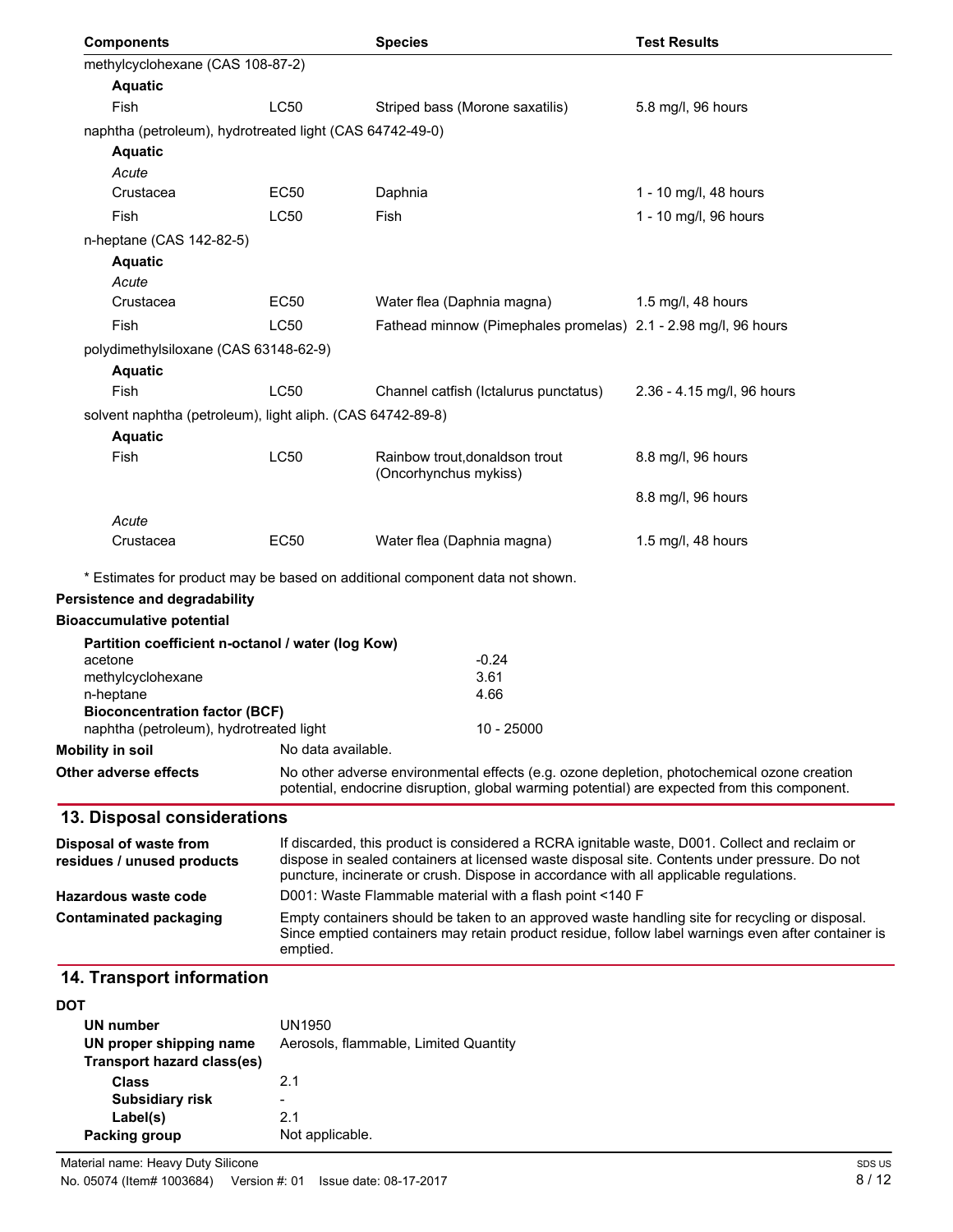| <b>Special provisions</b><br><b>Packaging exceptions</b><br>Packaging non bulk<br>Packaging bulk | Special precautions for user Read safety instructions, SDS and emergency procedures before handling.<br>N82<br>306<br>304<br>None |
|--------------------------------------------------------------------------------------------------|-----------------------------------------------------------------------------------------------------------------------------------|
| <b>IATA</b>                                                                                      |                                                                                                                                   |
| UN number                                                                                        | <b>UN1950</b>                                                                                                                     |
| UN proper shipping name                                                                          | Aerosols, flammable, Limited Quantity                                                                                             |
| <b>Transport hazard class(es)</b>                                                                |                                                                                                                                   |
| <b>Class</b>                                                                                     | 2.1                                                                                                                               |
| <b>Subsidiary risk</b>                                                                           |                                                                                                                                   |
| <b>Packing group</b>                                                                             | Not applicable.                                                                                                                   |
| <b>ERG Code</b>                                                                                  | 10I                                                                                                                               |
|                                                                                                  | Special precautions for user Read safety instructions, SDS and emergency procedures before handling.                              |
| <b>Other information</b>                                                                         |                                                                                                                                   |
| Passenger and cargo<br>aircraft                                                                  | Allowed with restrictions.                                                                                                        |
| <b>Cargo aircraft only</b>                                                                       | Allowed with restrictions.                                                                                                        |
| <b>IMDG</b>                                                                                      |                                                                                                                                   |
| UN number                                                                                        | <b>UN1950</b>                                                                                                                     |
| UN proper shipping name                                                                          | AEROSOLS, Limited Quantity                                                                                                        |
| <b>Transport hazard class(es)</b>                                                                |                                                                                                                                   |
| <b>Class</b>                                                                                     | 2                                                                                                                                 |
| <b>Subsidiary risk</b>                                                                           |                                                                                                                                   |
| <b>Packing group</b>                                                                             | Not applicable.                                                                                                                   |
| <b>Environmental hazards</b>                                                                     |                                                                                                                                   |
| <b>Marine pollutant</b>                                                                          | No.                                                                                                                               |
| <b>EmS</b>                                                                                       | F-D, S-U                                                                                                                          |
|                                                                                                  | Special precautions for user Read safety instructions, SDS and emergency procedures before handling.                              |
|                                                                                                  |                                                                                                                                   |
| 15. Regulatory information                                                                       |                                                                                                                                   |
| <b>US federal regulations</b>                                                                    | This product is a "Hazardous Chemical" as defined by the OSHA Hazard Communication<br>Standard, 29 CFR 1910.1200.                 |
|                                                                                                  | TSCA Section 12(b) Export Notification (40 CFR 707, Subpt. D)                                                                     |
| Not regulated.                                                                                   |                                                                                                                                   |
| <b>SARA 304 Emergency release notification</b>                                                   |                                                                                                                                   |
|                                                                                                  |                                                                                                                                   |
| Not regulated.                                                                                   |                                                                                                                                   |
|                                                                                                  | OSHA Specifically Regulated Substances (29 CFR 1910.1001-1050)                                                                    |

Not regulated. **US EPCRA (SARA Title III) Section 313 - Toxic Chemical: Listed substance**

### Not listed.

### **CERCLA Hazardous Substance List (40 CFR 302.4)**

| 3.3-dimethylpentane (CAS 562-49-2)<br>acetone (CAS 67-64-1) | Listed.<br>Listed. |  |
|-------------------------------------------------------------|--------------------|--|
| CERCLA Hazardous Substances: Reportable quantity            |                    |  |
| 3.3-dimethylpentane (CAS 562-49-2)                          | 100 LBS            |  |
| acetone (CAS 67-64-1)                                       | 5000 LBS           |  |

Spills or releases resulting in the loss of any ingredient at or above its RQ require immediate notification to the National Response Center (800-424-8802) and to your Local Emergency Planning Committee.

### **Clean Air Act (CAA) Section 112 Hazardous Air Pollutants (HAPs) List**

Not regulated.

### **Clean Air Act (CAA) Section 112(r) Accidental Release Prevention (40 CFR 68.130)**

Not regulated.

**Safe Drinking Water Act** Not regulated.

**(SDWA)**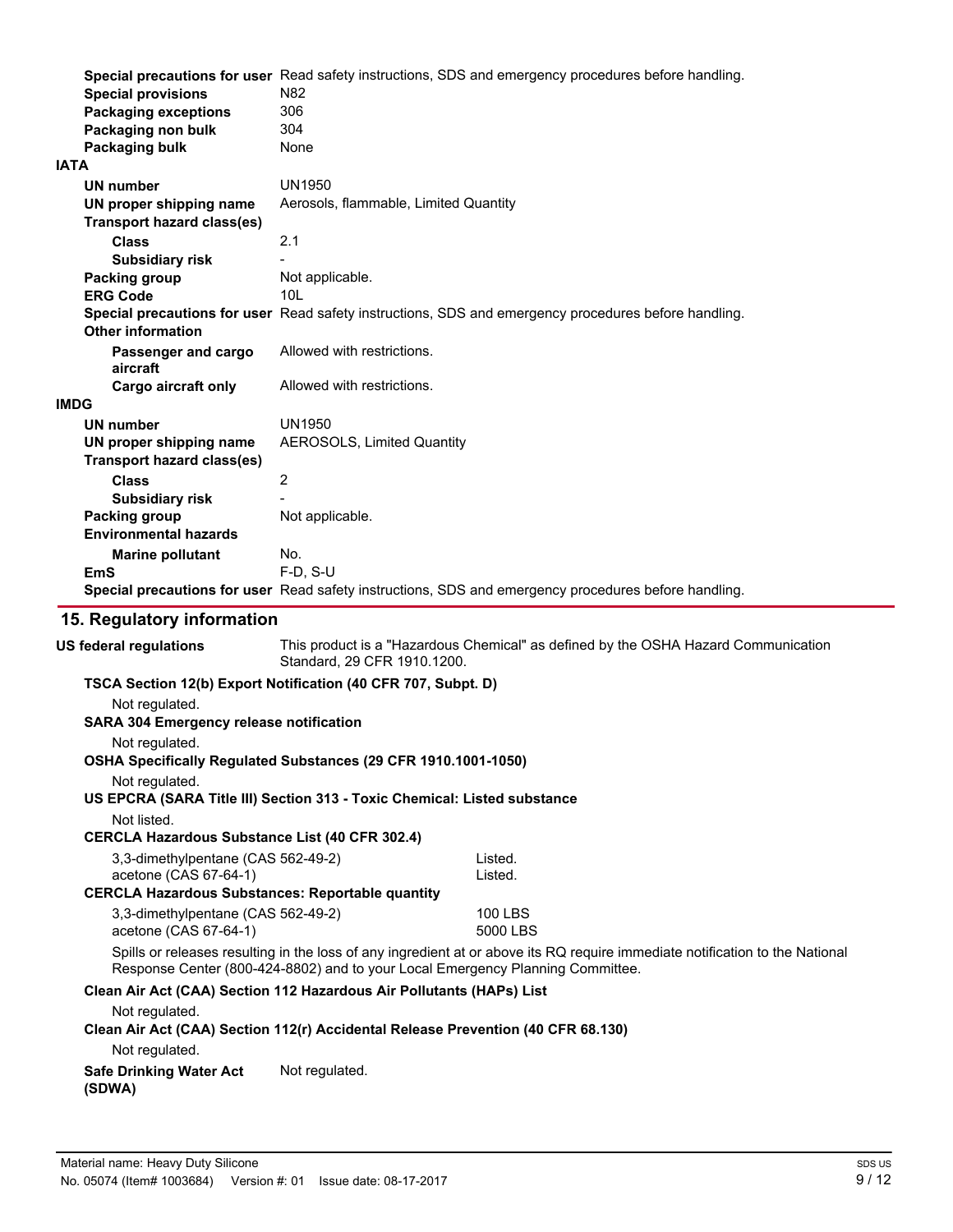|     | <b>Code Number</b>                                                  |                                                                                                                        | Drug Enforcement Administration (DEA). List 2, Essential Chemicals (21 CFR 1310.02(b) and 1310.04(f)(2) and Chemical   |
|-----|---------------------------------------------------------------------|------------------------------------------------------------------------------------------------------------------------|------------------------------------------------------------------------------------------------------------------------|
|     | acetone (CAS 67-64-1)                                               |                                                                                                                        | 6532                                                                                                                   |
|     |                                                                     |                                                                                                                        | Drug Enforcement Administration (DEA). List 1 & 2 Exempt Chemical Mixtures (21 CFR 1310.12(c))                         |
|     | acetone (CAS 67-64-1)                                               |                                                                                                                        | 35 %WV                                                                                                                 |
|     | <b>DEA Exempt Chemical Mixtures Code Number</b>                     |                                                                                                                        |                                                                                                                        |
|     | acetone (CAS 67-64-1)                                               |                                                                                                                        | 6532<br>FEMA Priority Substances Respiratory Health and Safety in the Flavor Manufacturing Workplace                   |
|     | acetone (CAS 67-64-1)                                               |                                                                                                                        | Low priority                                                                                                           |
|     | <b>Food and Drug</b>                                                | Not regulated.                                                                                                         |                                                                                                                        |
|     | <b>Administration (FDA)</b>                                         |                                                                                                                        |                                                                                                                        |
|     |                                                                     | Superfund Amendments and Reauthorization Act of 1986 (SARA)                                                            |                                                                                                                        |
|     | <b>Section 311/312</b><br><b>Hazard categories</b>                  | Immediate Hazard - Yes<br>Delayed Hazard - No<br>Fire Hazard - Yes<br>Pressure Hazard - Yes                            |                                                                                                                        |
|     |                                                                     | Reactivity Hazard - No                                                                                                 |                                                                                                                        |
|     | <b>SARA 302 Extremely</b><br>hazardous substance                    | No                                                                                                                     |                                                                                                                        |
|     | <b>US state regulations</b>                                         |                                                                                                                        |                                                                                                                        |
| (a) |                                                                     |                                                                                                                        | US. California. Candidate Chemicals List. Safer Consumer Products Regulations (Cal. Code Regs, tit. 22, 69502.3, subd. |
|     | acetone (CAS 67-64-1)                                               |                                                                                                                        |                                                                                                                        |
|     | liquefied petroleum gas (CAS 68476-86-8)                            |                                                                                                                        |                                                                                                                        |
|     |                                                                     | naphtha (petroleum), hydrotreated light (CAS 64742-49-0)<br>solvent naphtha (petroleum), light aliph. (CAS 64742-89-8) |                                                                                                                        |
|     |                                                                     | US. New Jersey Worker and Community Right-to-Know Act                                                                  |                                                                                                                        |
|     | 3-methylhexane (CAS 589-34-4)                                       |                                                                                                                        |                                                                                                                        |
|     | acetone (CAS 67-64-1)                                               |                                                                                                                        |                                                                                                                        |
|     | methylcyclohexane (CAS 108-87-2)                                    |                                                                                                                        |                                                                                                                        |
|     | n-heptane (CAS 142-82-5)                                            | naphtha (petroleum), hydrotreated light (CAS 64742-49-0)                                                               |                                                                                                                        |
|     |                                                                     | solvent naphtha (petroleum), light aliph. (CAS 64742-89-8)                                                             |                                                                                                                        |
|     | US. Massachusetts RTK - Substance List                              |                                                                                                                        |                                                                                                                        |
|     | 2-methylhexane (CAS 591-76-4)                                       |                                                                                                                        |                                                                                                                        |
|     | 3-methylhexane (CAS 589-34-4)                                       |                                                                                                                        |                                                                                                                        |
|     | acetone (CAS 67-64-1)<br>methylcyclohexane (CAS 108-87-2)           |                                                                                                                        |                                                                                                                        |
|     |                                                                     | naphtha (petroleum), hydrotreated light (CAS 64742-49-0)                                                               |                                                                                                                        |
|     | n-heptane (CAS 142-82-5)                                            |                                                                                                                        |                                                                                                                        |
|     |                                                                     | solvent naphtha (petroleum), light aliph. (CAS 64742-89-8)                                                             |                                                                                                                        |
|     |                                                                     | US. Pennsylvania Worker and Community Right-to-Know Law                                                                |                                                                                                                        |
|     | 2-methylhexane (CAS 591-76-4)<br>3,3-dimethylpentane (CAS 562-49-2) |                                                                                                                        |                                                                                                                        |
|     | 3-methylhexane (CAS 589-34-4)                                       |                                                                                                                        |                                                                                                                        |
|     | acetone (CAS 67-64-1)                                               |                                                                                                                        |                                                                                                                        |
|     | methylcyclohexane (CAS 108-87-2)                                    | naphtha (petroleum), hydrotreated light (CAS 64742-49-0)                                                               |                                                                                                                        |
|     | n-heptane (CAS 142-82-5)                                            |                                                                                                                        |                                                                                                                        |
|     |                                                                     | solvent naphtha (petroleum), light aliph. (CAS 64742-89-8)                                                             |                                                                                                                        |
|     | <b>US. Rhode Island RTK</b>                                         |                                                                                                                        |                                                                                                                        |
|     | acetone (CAS 67-64-1)                                               |                                                                                                                        |                                                                                                                        |
|     | methylcyclohexane (CAS 108-87-2)                                    | naphtha (petroleum), hydrotreated light (CAS 64742-49-0)                                                               |                                                                                                                        |
|     | n-heptane (CAS 142-82-5)                                            |                                                                                                                        |                                                                                                                        |
|     |                                                                     | solvent naphtha (petroleum), light aliph. (CAS 64742-89-8)                                                             |                                                                                                                        |
|     | US. California Proposition 65                                       |                                                                                                                        |                                                                                                                        |
|     | reproductive harm.                                                  |                                                                                                                        | WARNING: This product contains a chemical known to the State of California to cause cancer and birth defects or other  |
|     |                                                                     | US - California Proposition 65 - CRT: Listed date/Carcinogenic substance                                               |                                                                                                                        |
|     | acetaldehyde (CAS 75-07-0)                                          |                                                                                                                        | Listed: April 1, 1988                                                                                                  |

 $\overline{\phantom{0}}$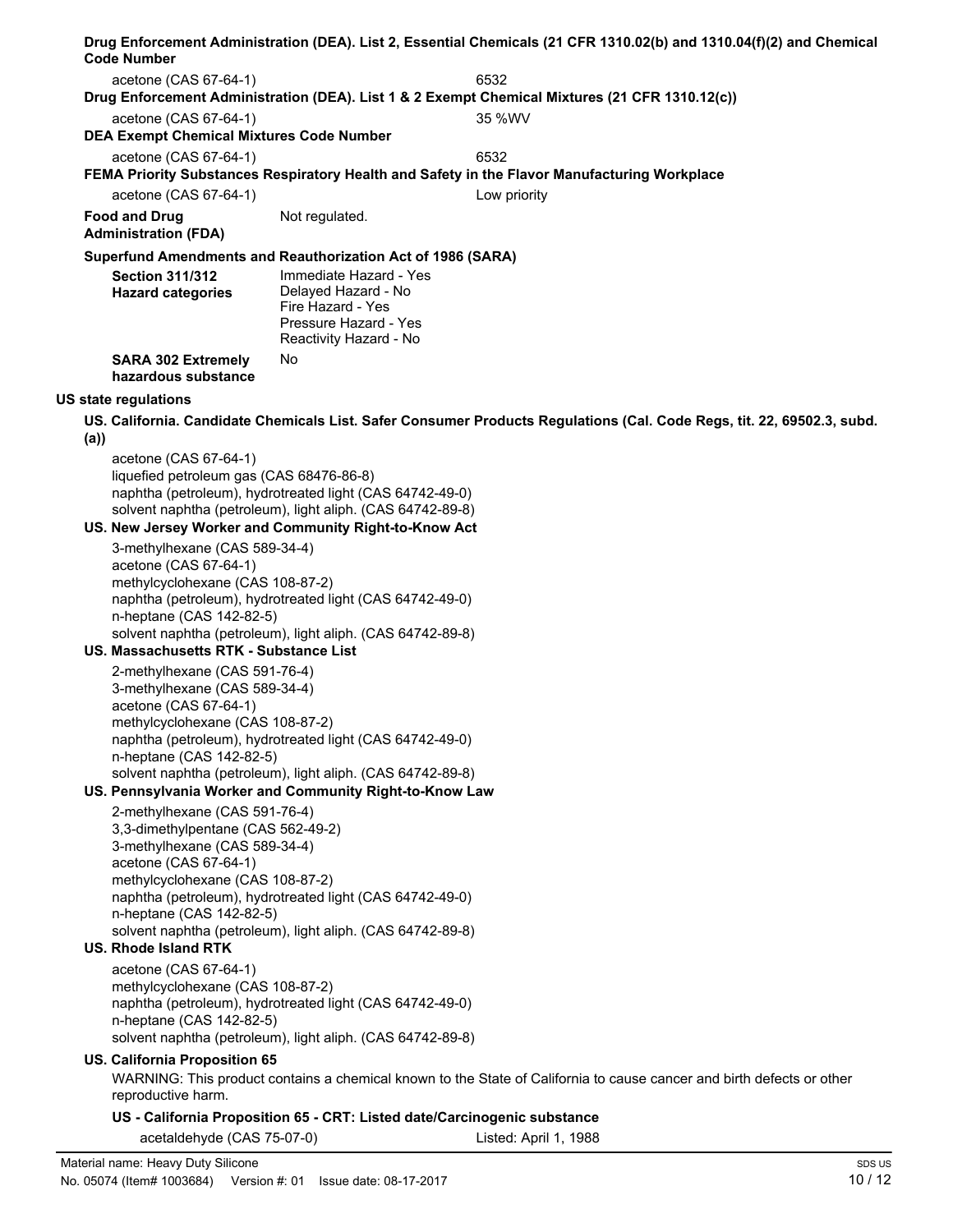| benzene (CAS 71-43-2)<br>cumene (CAS 98-82-8)              | Listed: February 27, 1987<br>Listed: April 6, 2010                                                                                                                                      |                        |
|------------------------------------------------------------|-----------------------------------------------------------------------------------------------------------------------------------------------------------------------------------------|------------------------|
| ethylbenzene (CAS 100-41-4)                                | Listed: June 11, 2004                                                                                                                                                                   |                        |
| naphthalene (CAS 91-20-3)                                  | Listed: April 19, 2002<br>US - California Proposition 65 - CRT: Listed date/Developmental toxin                                                                                         |                        |
| benzene (CAS 71-43-2)                                      | Listed: December 26, 1997                                                                                                                                                               |                        |
| toluene (CAS 108-88-3)                                     | Listed: January 1, 1991                                                                                                                                                                 |                        |
|                                                            | US - California Proposition 65 - CRT: Listed date/Male reproductive toxin                                                                                                               |                        |
| benzene (CAS 71-43-2)                                      | Listed: December 26, 1997                                                                                                                                                               |                        |
| Volatile organic compounds (VOC) regulations<br><b>EPA</b> |                                                                                                                                                                                         |                        |
| VOC content (40 CFR<br>51.100(s)                           | 59.5 %                                                                                                                                                                                  |                        |
| <b>Consumer products</b><br>(40 CFR 59, Subpt. C)          | Not regulated                                                                                                                                                                           |                        |
| <b>State</b>                                               |                                                                                                                                                                                         |                        |
| <b>Consumer products</b>                                   | This product is regulated as a Silicone Based Multi-Purpose Lubricant. This product is compliant<br>for use in all 50 states.                                                           |                        |
| VOC content (CA)                                           | 59.5 %                                                                                                                                                                                  |                        |
| <b>VOC content (OTC)</b>                                   | 59.5 %                                                                                                                                                                                  |                        |
| <b>International Inventories</b>                           |                                                                                                                                                                                         |                        |
| Country(s) or region                                       | Inventory name                                                                                                                                                                          | On inventory (yes/no)* |
| Australia                                                  | Australian Inventory of Chemical Substances (AICS)                                                                                                                                      | No.                    |
| Canada                                                     | Domestic Substances List (DSL)                                                                                                                                                          | No.                    |
| Canada                                                     | Non-Domestic Substances List (NDSL)                                                                                                                                                     | Yes.                   |
| China                                                      | Inventory of Existing Chemical Substances in China (IECSC)<br>No                                                                                                                        |                        |
| Europe                                                     | European Inventory of Existing Commercial Chemical<br>Substances (EINECS)                                                                                                               | No.                    |
| Europe                                                     | European List of Notified Chemical Substances (ELINCS)<br>No.                                                                                                                           |                        |
| Japan                                                      | Inventory of Existing and New Chemical Substances (ENCS)<br>No.                                                                                                                         |                        |
| Korea                                                      | Existing Chemicals List (ECL)                                                                                                                                                           | Yes                    |
| New Zealand                                                | New Zealand Inventory                                                                                                                                                                   | No.                    |
| Philippines                                                | Philippine Inventory of Chemicals and Chemical Substances<br>(PICCS)                                                                                                                    | <b>Yes</b>             |
| United States & Puerto Rico                                | Toxic Substances Control Act (TSCA) Inventory<br>*A "Yes" indicates that all components of this product comply with the inventory requirements administered by the governing country(s) | Yes                    |

A "No" indicates that one or more components of the product are not listed or exempt from listing on the inventory administered by the governing country(s).

## **16. Other information, including date of preparation or last revision**

| Issue date                 | 08-17-2017                                                                     |
|----------------------------|--------------------------------------------------------------------------------|
| Prepared by                | Allison Yoon                                                                   |
| <b>Version</b> #           | 01                                                                             |
| <b>Further information</b> | CRC #519C/1002519                                                              |
| HMIS <sup>®</sup> ratings  | Health: $2$<br>Flammability: 4<br>Physical hazard: 0<br>Personal protection: B |
| <b>NFPA ratings</b>        | Health: $2$<br>Flammability: 4<br>Instability: 0                               |
| <b>NFPA ratings</b>        | 4<br>$\overline{2}$<br>0                                                       |